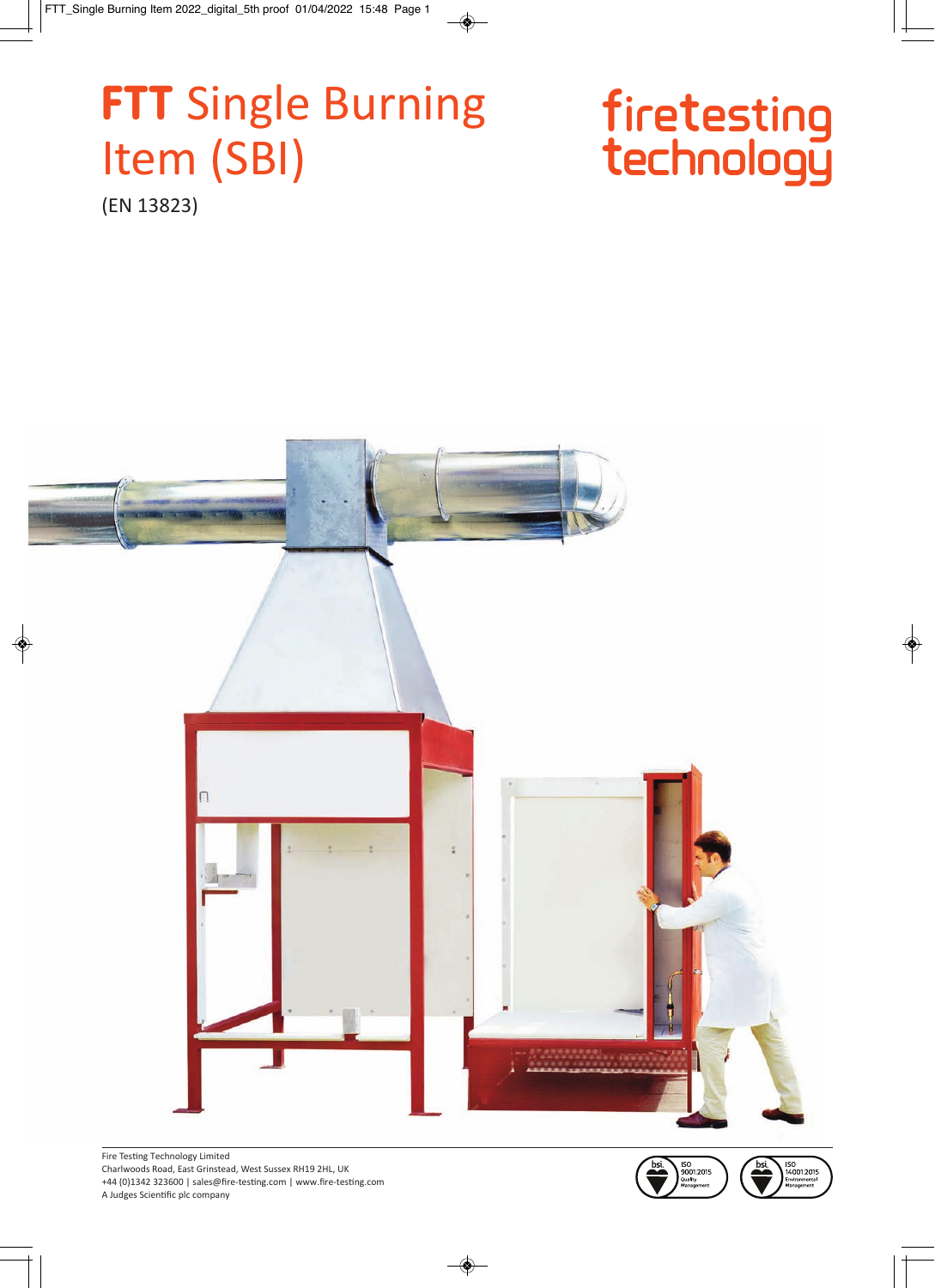#### EN 13823:

Reaction to fire tests for building products excluding floorings exposed to thermal attack by a single burning item, the SBI.

# **The importance of the SBI**

The European Construction Products Regulation requires that all European Member states use this test method to evaluate reaction to fire performance for all construction products excluding flooring. These test methods will eventually take precedence over national regulatory methods to classify most building products and will be required by all suppliers of building materials into the EU and neighbouring states adopting these regulations.

#### **The SBI Test**

The Single Burning Item (SBI), is a method of test for determining the reaction to fire behaviour of building products (excluding floorings) when exposed to the thermal attack from a single burning item (modelled by a



propane fuelled sand-box burner). The specimen is mounted on a trolley that is positioned in a frame beneath an exhaust system. The reaction of the specimen to the burner is monitored instrumentally and visually. Heat and smoke release rates are calculated and physical characteristics are assessed by observation. The parameters that are quantified in this test and used within the classification criteria are Total Heat Release (THR), Fire Growth Rate Index (FIGRA) and Smoke Growth Rate index (SMOGRA).

## **How the SBI is used to classify products**

The European Commission recently defined the classification criteria for building products. These performance classes range from A to F. Although other test methods are required for assessment, SBI testing is needed to classify all non flooring products qualifying for classes A2, B, C and D, which are the major classes inhabited by most products other than those that are principally inorganic and classified as non-combustible (A1).

### **The FTT SBI**

**FTT** supplies and installs the apparatus and train clients in its use. **FTT** can also supply any of the components to clients wishing to part design and build their own equipment.

The main components of the **FTT** SBI are:

- Frame, trolley, hood and ducting.
- Gas analysis instrumentation for heat release measurement.
- Smoke measurement system.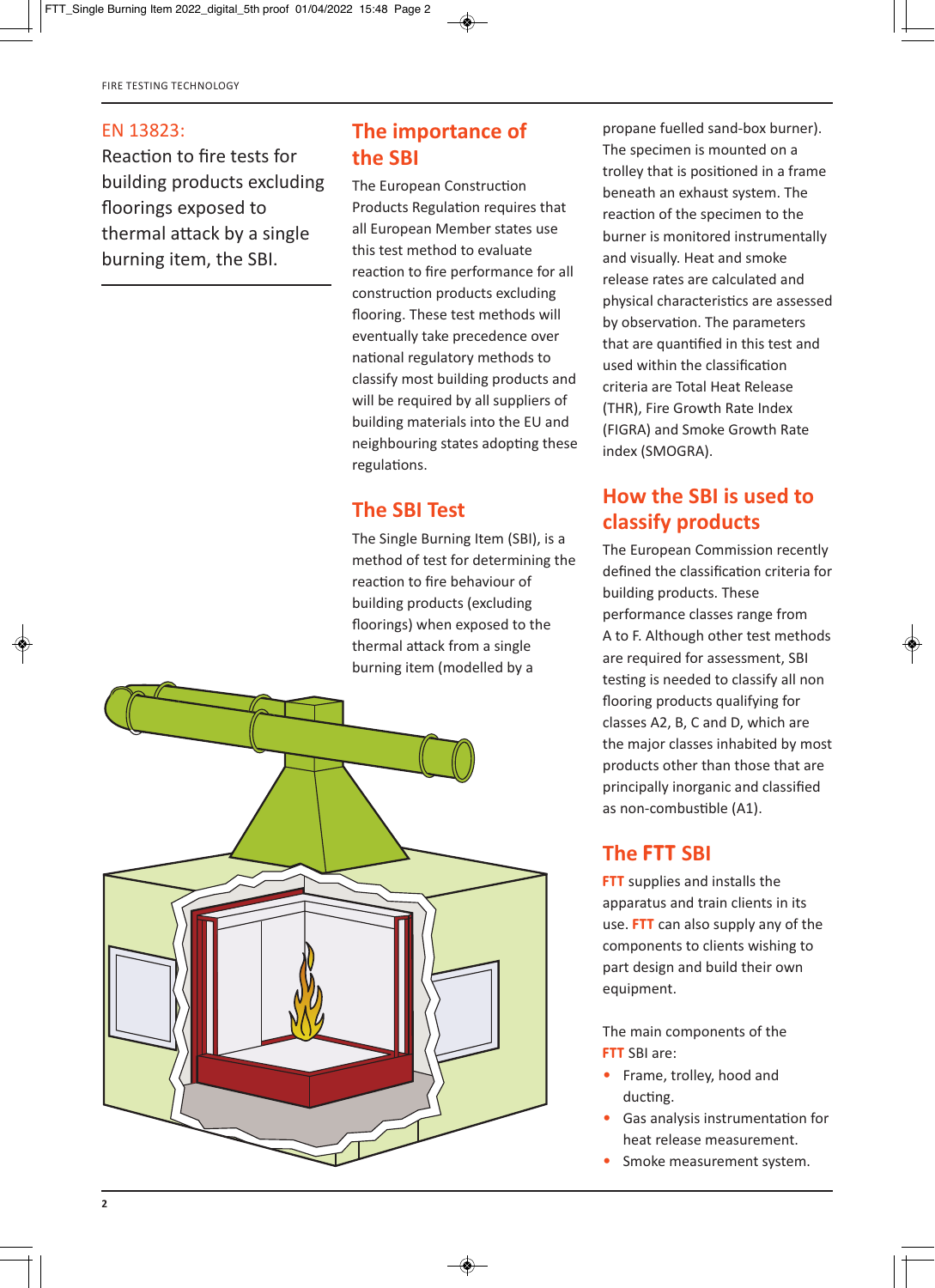| <b>CLASS</b> | <b>CLASSIFICATION CRITERIA</b>                                                                    | <b>ADDITIONAL CLASSIFICATION</b>                 | <b>OTHER TEST METHOD(S)</b> |
|--------------|---------------------------------------------------------------------------------------------------|--------------------------------------------------|-----------------------------|
| A2           | FIGRA $\leq$ 120W/s; and<br>LFS < edge of specimen; and<br>THR $_{600s}$ $\leq$ 7.5 MJ            | Smoke production; and Flaming droplets/particles | <b>EN ISO 1716</b>          |
| B            | FIGRA $\leq$ 120W/s; and<br>LFS $\leq$ edge of specimen; and<br>THR <sub>600s</sub> $\leq$ 7.5 MJ | Smoke production; and Flaming droplets/particles | EN ISO 11925-2              |
| C            | FIGRA $\leq$ 250W/s; and<br>LFS $\leq$ edge of specimen; and<br>THR <sub>600s</sub> $\leq$ 15 MJ  | Smoke production; and Flaming droplets/particles | EN ISO 11925-2              |
| D            | FIGRA < 750W/s                                                                                    | Smoke production; and Flaming droplets/particles | EN ISO 11925-2              |

- Burner, gas train and controls.
- Data acquisition and analysis software.

Test apparatus includes:

- Trolley, which holds the specimen and which docks into the frame.
- Primary and secondary burners.
- Frame, which is built into the test room.
- Collector with baffles, fitted to the hood.
- Ducting with guide vanes.
- Duct section containing gas sampling probe, bi-directional probe and thermocouples for mass flow measurement and smoke measuring ports.



**The FTI SBI frame trolley**

#### **Gas Analysis Instrumentation**

Housed in a 19" rack containing:

- **FTT** Calorimeter Analyser featuring Paramagnetic oxygen sensor with atmospheric pressure compensation and Infrared carbon dioxide sensor (0-10%). Carbon monoxide  $(0-1%)$  is optional.
- Developed and optimised specifically for the **FTT** calorimeters this analyser features flow control and bypass for fast response, low drift and noise and is compatible with small, medium and large calorimeters.
- Soot filter, refrigerant cold trap, drying column(s), pump and waste regulators for conditioning the sampled gases prior to analysis.
- Controls for the smoke measurement system (if purchased).

Clients owning an **FTT** Dual Cone Calorimeter can use the instrument rack from the cone for this function. Similarly clients purchasing this equipment will own a substantial section of a **FTT** Dual Cone Calorimeter and later be able to purchase a Cone Calorimeter with significant savings.



**19" Gas Analysis Rack**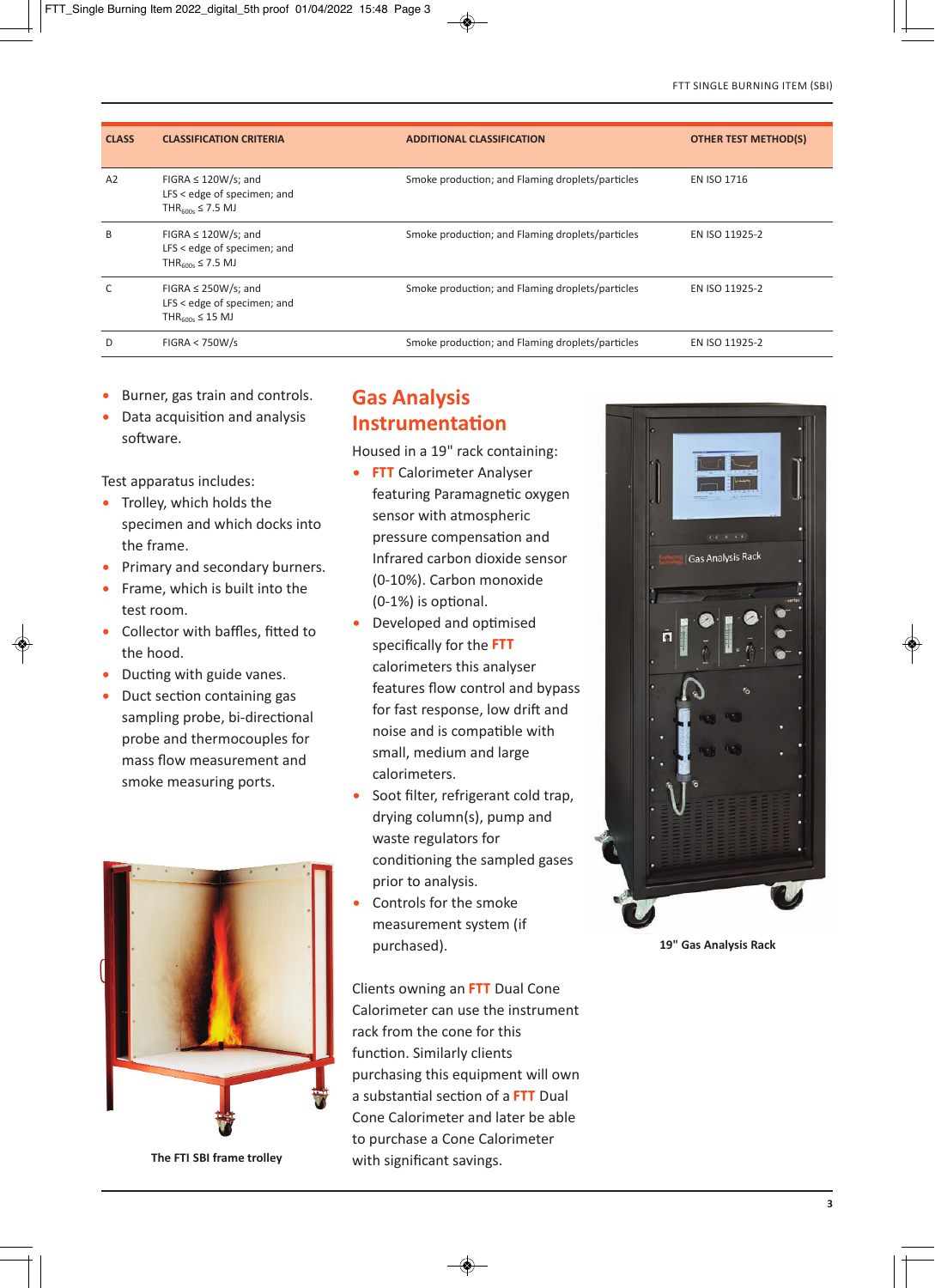

#### **Smoke Measurement System**

Includes:

- White light source and lens built in accordance with DIN 50055.
- Silicon photodiode detector and voltage output of transmission
- SBI support cradle
- Full set of calibration filters.
- Analysis is via software.

#### **Burner, Gas Train and Controls**

Includes:

- Two non-aerated sandbox burners and an ignition system.
- UV burner flame detector units for safe gas supply monitoring.
- 'Gas Control Box', housed next to the test room observation window so the operator can simultaneously see the test specimen and digital propane mass flow rate (mg/s). This unit includes three flow level controllers, warning lights and override facilities.
- 'Gas Diverter' consisting of a mass flow controller to control the propane gas flow. Solenoid valves and flash back arrestors in both gas supply lines for automated safe operation of the gas flow to the burners. These are housed close to the test frame to improve the response time of the burners by reducing the pipe length between the solenoids and burners. The propane mass flow rate and the corresponding heat release (kW) are additionally displayed via software.

# **Data aquisition and analysis**

Includes:

- A Windows based software package enabling simple data collection and manipulation to determine the various parameters needed for heat release determination. The software generates files that integrate with the current spreadsheets, (which are also supplied) for the calculation of the Fire Growth Rate Index (FIGRA) and Smoke Growth Rate Index (SMOGRA).
- Data logger, which features a 3-slot cardcage with 6 1/2 digit (22 bit) internal DMM enabling up to 120 single-ended or 48 doubleended measurements, collects signals from the instrumentation. Scan rates up to 250 channels/s are available with a 115 kbaud RS232 interface as standard. Also supplied with GPIB interface.

### **Software**

Instrument supplied with software at no extra charge. Software updates provided free of charge.







**Gas Control Box**



**Gas Diverter**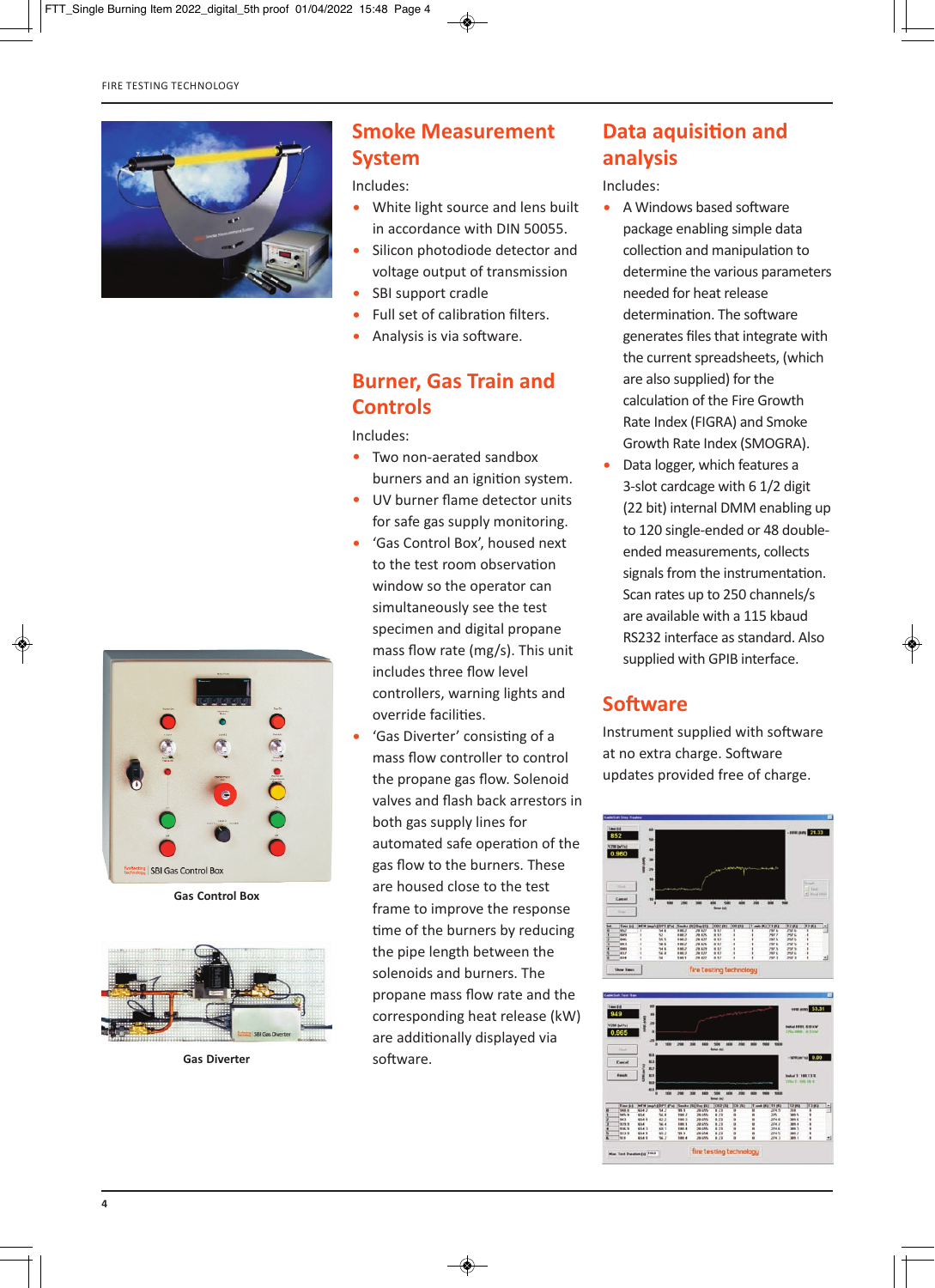# **Services required for complete instalation of an SBI**

**FTT** supplies all instrumentation and ducting for the SBI and can help with laboratory design, supplying of additional items or supervision of local building works or installation of essential services. The test may produce large quantities of combustion products so smoke handling facilities and suitable extinguishing agents are recommended.

You will also need:

- Minimum height of 4.5m to house full apparatus
- Minimum floor space required  $(3m \times 3m)$
- Extraction  $(0.5m^3/s)$  to  $0.65m^3/s$
- Air supply
- Oxygen-free nitrogen
- Drying agents
- Calibration gas of  $CO<sub>2</sub>/nitrogen$ (and CO if this option is purchased)
- Commercial propane supply
- Electrical power providing 230VAC 50/60 Hz 16A at the instrument rack must be available.

#### **Other Euroclass test methods**

To classify the reaction to fire of the full range of wall lining and flooring construction products, the SBI and up to 4 other European Standard test methods may be required. **FTT** supplies instrumentation complying with all these European Standard test methods.

The test methods are:

- Single-Flame Source Test EN ISO 11925-2. Reaction to fire tests for building products – Ignitability of building products subjected to direct impingement of flame.
- Oxygen Bomb Calorimeter EN ISO 1716. Reaction to fire tests for building products – Determination of the heat of combustion.
- Non Combustibility Apparatus EN ISO 1182. Reaction to fire tests for building products – Non combustibility test.
- Flooring Radiant Panel EN ISO 9239-1. Reaction to fire tests for building products – Horizontal surface spread of flame for floor coverings.

| <b>TECHNICAL SPECIFICATIONS</b> |                                                                     |  |  |
|---------------------------------|---------------------------------------------------------------------|--|--|
| <b>Measuring Principle</b>      | Paramagnetic oxygen analysis. Infrared carbon dioxide analysis.     |  |  |
| System Dimensions (mm)          |                                                                     |  |  |
| Trolley                         | 1500 (W) $\times$ 1620 mm (D) $\times$ 2200mm (H)                   |  |  |
| Frame                           | $1500(W) \times 1700$ mm (D) $\times$ 2500mm (H)                    |  |  |
| Ducting                         | 315 internal diameter (to length and specification as per Standard) |  |  |
| Gas flow rate (for burner)      | 647 mg/s and 2000 mg/s                                              |  |  |
| Smoke detector                  | Silicon photodiode detector                                         |  |  |
| Software                        | Windows based data acquisition and analysis                         |  |  |

Due to the continuous development policy of **FTT** technical changes could be made without prior notice.